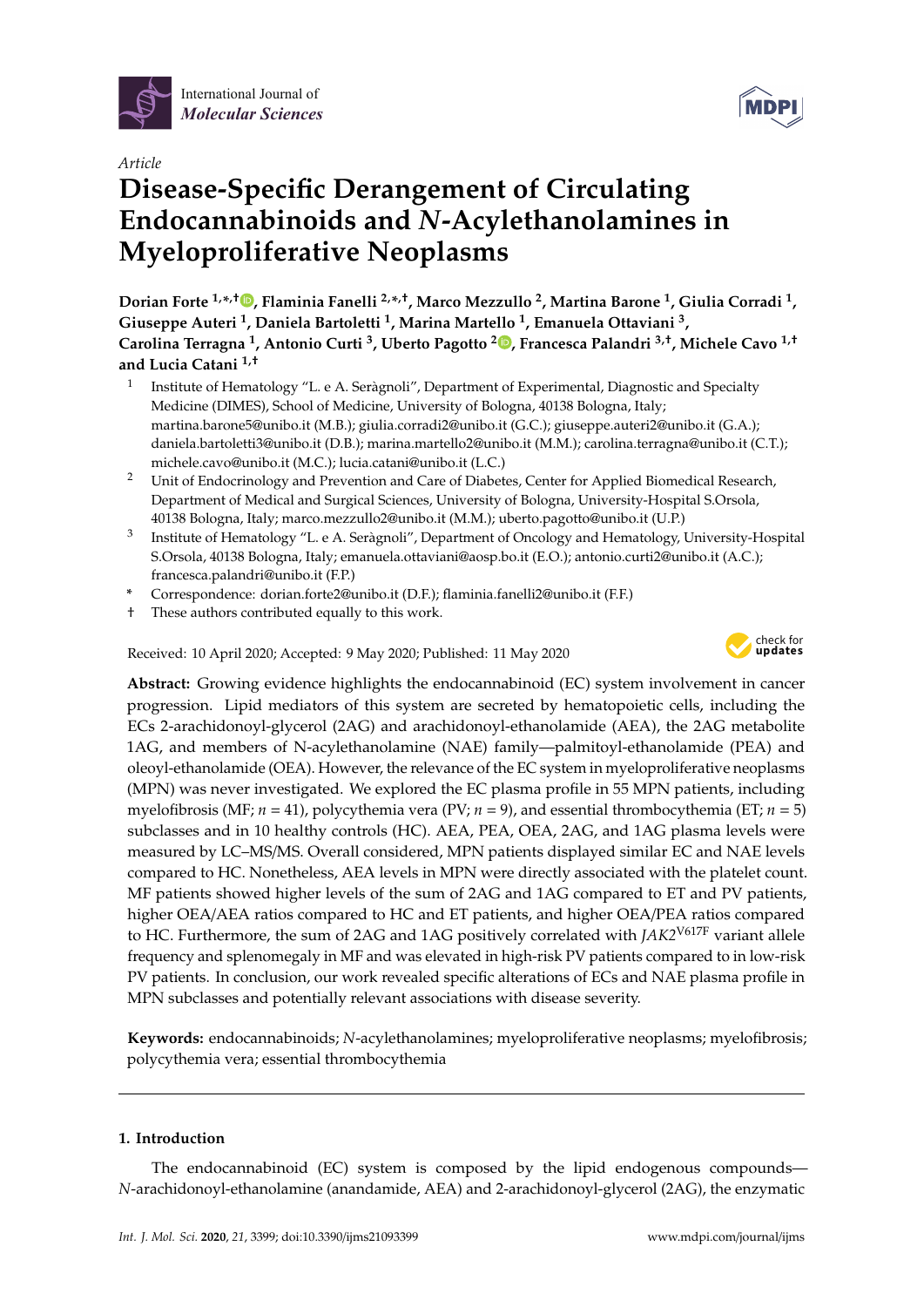machinery responsible for ligand synthesis and degradation, and the cannabinoid receptors 1 (CB1) and 2 (CB2) [\[1\]](#page-7-0). AEA and 2AG are synthesized on demand from membrane phospholipids of many cell types, in the brain and peripheral tissues, as well as in blood cells. Although ECs are supposed to act via paracrine and autocrine communication, their presence in the bloodstream has been quantified and associated with multiple physiopathological conditions [\[2,](#page-7-1)[3\]](#page-7-2). CB1 and CB2 are G-protein-coupled receptors; however, CB1 is highly expressed in the central nervous system and in nearly all peripheral tissues, and CB2 is mainly detected in immune cells [\[4,](#page-8-0)[5\]](#page-8-1). Both receptors are involved in the regulation of cell proliferation, differentiation, apoptosis, and migration. While AEA acts as a full agonist for both CB1 and CB2, 2AG is a full agonist for CB2 [\[6\]](#page-8-2).

As a member of the monoacyl-glycerol family, 2AG is an intermediate of diacyl- and triacyl-glycerol metabolic pathways. Due to the poor chemical stability, this compound rapidly and spontaneously isomerizes into 1AG, so that the sum of 2AG and 1AG levels (2+1AG) is often used for evaluating the 2AG biomarker potential in plasma [\[7,](#page-8-3)[8\]](#page-8-4). In addition, although long considered inactive, the isomer 1AG was recently shown to have potential agonistic activity supporting 2AG function [\[9\]](#page-8-5).

AEA belongs to the *N*-acyl-ethanolamide (NAE) family, also including oleoyl-ethanolamine (OEA) and palmitoyl-ethanolamine (PEA) [\[3\]](#page-7-2). These signaling lipids share the biosynthetic and degradative machinery as well as non-CB targets, such as the transient receptor potential vanilloid 1 (TRPV1), G-protein-coupled receptors GPR55 and GPR119, and peroxisome proliferator activator receptors (PPAR). NAEs were described to reciprocally influence their activity on target receptors by competing for degrading enzymes, according to an entourage effect mechanism [\[10](#page-8-6)[,11\]](#page-8-7). Moreover, although the circulating levels of the three NAEs were found to be highly directly correlated [\[7](#page-8-3)[,12\]](#page-8-8), imbalances in their relative abundances were associated with their poor metabolic profiles [\[8,](#page-8-4)[13\]](#page-8-9). In addition, PPAR-alpha and -gamma targets mediate NAE anti-inflammatory properties [\[14\]](#page-8-10). In particular, in contrast to 2AG, which is involved in immune cell recruitment, AEA suppresses pro-inflammatory cytokines production and enhances the release of anti-inflammatory cytokines regulating the immune responses [\[15–](#page-8-11)[17\]](#page-8-12). Furthermore, PEA was shown to counteract systemic inflammation in mice and humans [\[14\]](#page-8-10) and to support the increased intestinal permeability associated with inflammation along with OEA [\[18\]](#page-8-13). PEA also exhibited immune-modulating properties on different T-cell subsets, thereby representing a new pharmacological player for the treatment of human chronic inflammatory disorders [\[19\]](#page-8-14).

Interestingly, ECs have been recently found to modulate hematopoiesis, including megakaryocyte maturation, thrombopoiesis, and platelet aggregation, as well as chemokine release and migration of immunocompetent cells [\[15](#page-8-11)[,20](#page-8-15)[–22\]](#page-8-16). Importantly, blood cells and platelets act as sources of ECs, whereas various hematopoietic cell subsets, particularly B-cells, display high levels of CB2 [\[23\]](#page-8-17). In addition, ECs released by platelets are involved in thrombogenic processes [\[24\]](#page-8-18).

EC system implication in various hematological malignancies has also been investigated [\[25\]](#page-8-19). In this regard, high levels of CB2 in hematopoietic precursor cells were shown to exert a role in leukemogenesis [\[26\]](#page-9-0). Interestingly, Jorda et al. [\[27\]](#page-9-1) described that CB2 is expressed in acute myeloid leukemia (AML) blast cells, but not in normal myeloid cells, and that it is associated with migration of bone marrow (BM) precursors mediated by 2AG. Of interest, CB2 revealed oncogenic properties abrogating myeloid differentiation [\[28\]](#page-9-2). Recently, interest in the EC system emerged for another hematological malignancy, multiple myeloma (MM). Indeed, it was shown that plasma cells expressed high levels of CB2 and that cannabinoid derivatives selectively induced apoptosis in MM cell lines and primary plasma cells from MM patients [\[23\]](#page-8-17), similarly to what previously reported for AML [\[29\]](#page-9-3). Hence, the EC system in these malignancies might represent a potential target for therapeutic exploitation.

At variance with the mentioned hematological malignancies, to date, no studies investigated the EC system role in myeloproliferative neoplasms (MPN). The MPN include clonal disorders of hemopoietic stem cells such as polycythemia vera (PV), essential thrombocythemia (ET) and primary myelofibrosis (MF) that are driven by mutations in Janus kinase 2 (*JAK2*), myeloproliferative leukemia (*MPL*), or calreticulin (*CALR*) genes [\[30\]](#page-9-4); however, none of these could be detected in 2–15% of the patients (triple-negative patients, TN). All MPN are characterized by an increased risk of thromboembolic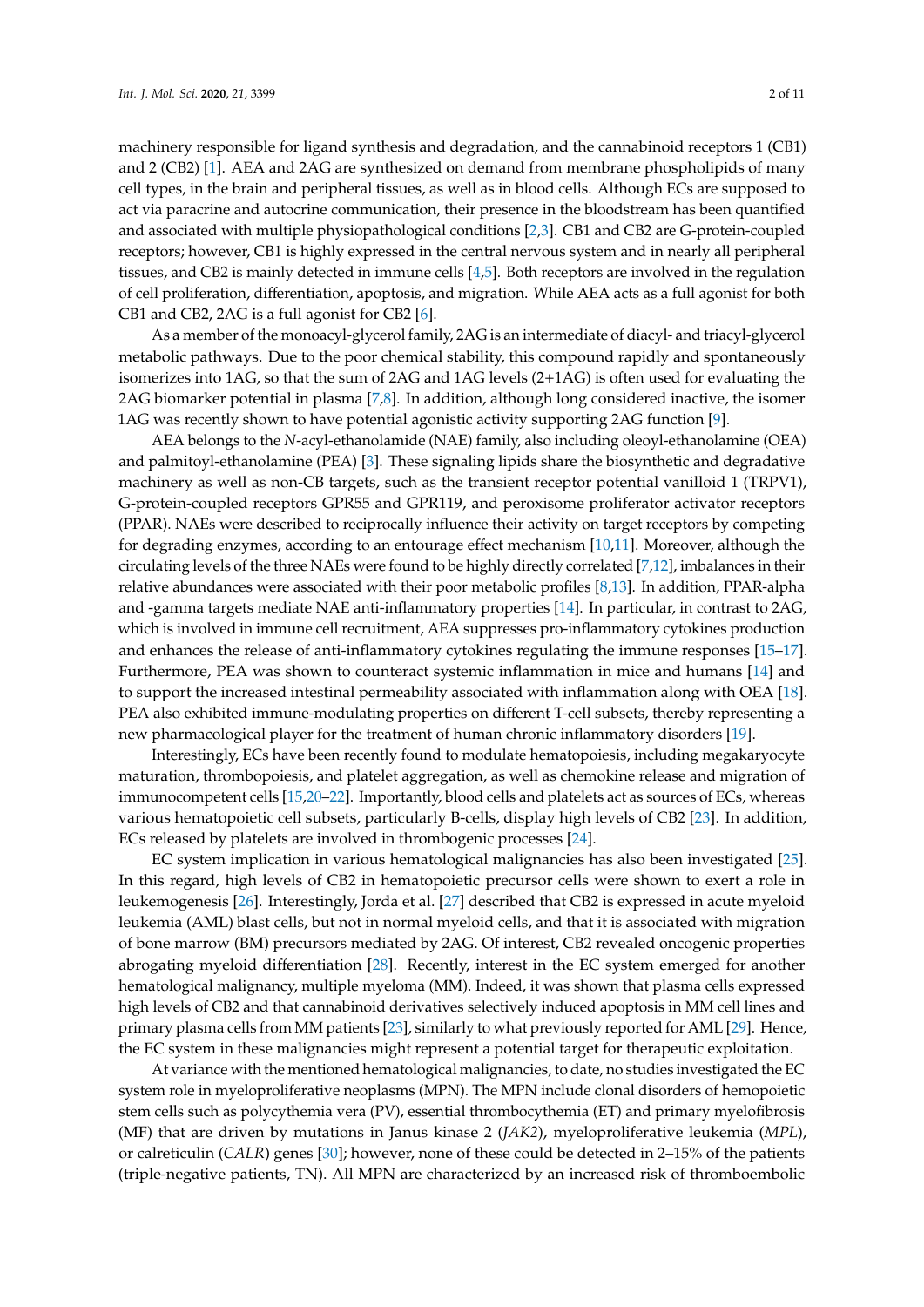complications and by the predisposition to evolve into AML. Recently, a selective *JAK1*/*2* inhibitor, ruxolitinib, was introduced into clinical practice; however, many patients did not respond or did not tolerate this drug [\[31\]](#page-9-5). Therefore, more effective therapies are urgently needed.

To our best knowledge, the circulating levels of ECs and related compounds in hematological malignancies have never been reported. Here, for the first time, we investigated the circulating profile defined by levels of the sum of 2AG and 1AG and by the levels and the relative abundances of the NAE AEA, PEA, and OEA in patients affected by MPN, including ET, PV, and MF. In addition, we associated the EC and NAE profile with clinical parameters, mutational status, and disease severity to gain further insight into MPN etiology and to highlight potential disease-related biomarkers.

# **2. Results**

## *2.1. Study Cohort*

The cohort included 55 patients affected by MPN, recruited at the University Hospital of Bologna, and 10 healthy control (HC) volunteers from the general population. Patients were enrolled at diagnosis or after at least three months from stopping cytotoxic therapy (*n* = 22). MPN patients were subdivided into ET ( $n = 5$ ), PV ( $n = 9$ ), and MF ( $n = 41$  $n = 41$ ). Table 1 reports the clinical and laboratory parameters of each class. No differences in sex distribution  $(p = 0.129)$  were observed, whereas differences were detected in age among classes (*p* < 0.001). MF patients were older (median: 72 years; range: 46–89 years) compared to HC (median: 59 years; range: 31–73 years; *p* = 0.030), ET (median: 52; range: 42–57 years; *p* = 0.005) and PV (median: 57, range: 26–71 years; *p* = 0.002). MPN patients were further stratified into two risk categories: 11 (20%) low-risk (age of <60 years and having no thrombosis history) and 39 (70%) high-risk (age of >60 years and having thrombosis history) patients.

<span id="page-2-0"></span>**Table 1.** Clinical and laboratory features of patients within myeloproliferative neoplasms (MPN) subclasses (essential thrombocythemia (ET), polycythemia vera (PV), and myelofibrosis (MF)) and healthy control (HC). Data are expressed as median (range). One-way ANOVA: ET vs. MF: \* *p* ≤ 0.050; \*\* *p* ≤ 0.010; \*\*\* *p* ≤ 0.001; PV vs. MF: # *p* ≤ 0.050; ## *p* ≤ 0.010; ### *p* ≤ 0.001; HC vs. MF: <sup>+</sup> *p* ≤ 0.050; ++ *p* ≤ 0.010; +++ *p* ≤ 0.001. F: female, M: male, WBC: white blood cell count, PLT: platelet count, Hgb: hemoglobin, RBC: red blood cell count, Hct: hematocrit.

| Descriptive<br><b>Parameters</b> | $HC (n = 10)$       | ET $(n = 5)$           | $PV (n = 9)$          | $MF (n = 41)$                        |
|----------------------------------|---------------------|------------------------|-----------------------|--------------------------------------|
| Sex (F/M)                        | 5/5                 | 2/3                    | 3/6                   | 19/22                                |
| Age (years)                      | $59(31-73)$         | 52 (42-57) **          | $57(26-71)$ ##        | 72 (46-89) <sup>+</sup>              |
| WBC $(10^3/\mu L)$               | $6.1(4.3-9.0)$      | $7.5(7.4-10.3)$        | $8.1(7.4-14.9)$       | $9.9(1.6 - 38.6)$                    |
| PLT $(10^3/\mu L)$               | 261 (159-306)       | 463 (330-656) *        | 438 (229-762)         | 121 (38–632)                         |
| Hgb (g/dL)                       | $14.1(12.9-15.5)$   | $14.2 (14 - 15.4)$ *** | $13.9(11-16.20)$ ##   | $9.9(7.2 - 15.28)$ <sup>+++</sup>    |
| RBC $(10^6/\mu L)$               | $4.6(4.1-5.3)$      | $5.59(4.6 - 5.65)$     | $5.5(3.38 - 7.4)^{#}$ | $3.7(2.4 - 6.2)$                     |
| Hct (%)                          | $41.5(37.6 - 46.7)$ | 44.7(43-47.98)***      | $46.5(41.8-49.5)$ ### | $30.87(24.16 - 50.69)$ <sup>++</sup> |

#### *2.2. EC and NAE Plasma Profile of MPN Subclasses*

The levels of AEA, PEA, and OEA and the ratios of PEA/AEA, OEA/AEA, and OEA/PEA, along with the levels of 2+1AG for each MPN subclass and HC are reported in Figure [1.](#page-3-0) The global analysis of MPN patients showed no significant differences in EC and NAE plasma levels between patients and HC. Additionally, the concentrations of the three NAEs did not significantly vary among MPN classes and HC (AEA: *p* = 0.098; PEA: *p* = 0.203; OEA: *p* = 0.276; Figure [1a](#page-3-0)–c). However, when NAE ratios were evaluated, significant differences of OEA/AEA and OEA/PEA were found among classes  $(p = 0.001$  and  $p = 0.005$ , respectively). In particular, MF patients exhibited higher OEA/AEA and OEA/PEA ratios as compared to HC ( $p = 0.030$  and  $p = 0.010$ , respectively; Figure [1e](#page-3-0)–f) and higher OEA/AEA ratios compared to ET ( $p = 0.020$ ). Furthermore, we found that 2+1AG was significantly higher in MF compared to in both ET ( $p = 0.001$ ) and PV patients ( $p = 0.030$ ) (Figure [1g](#page-3-0)). When PV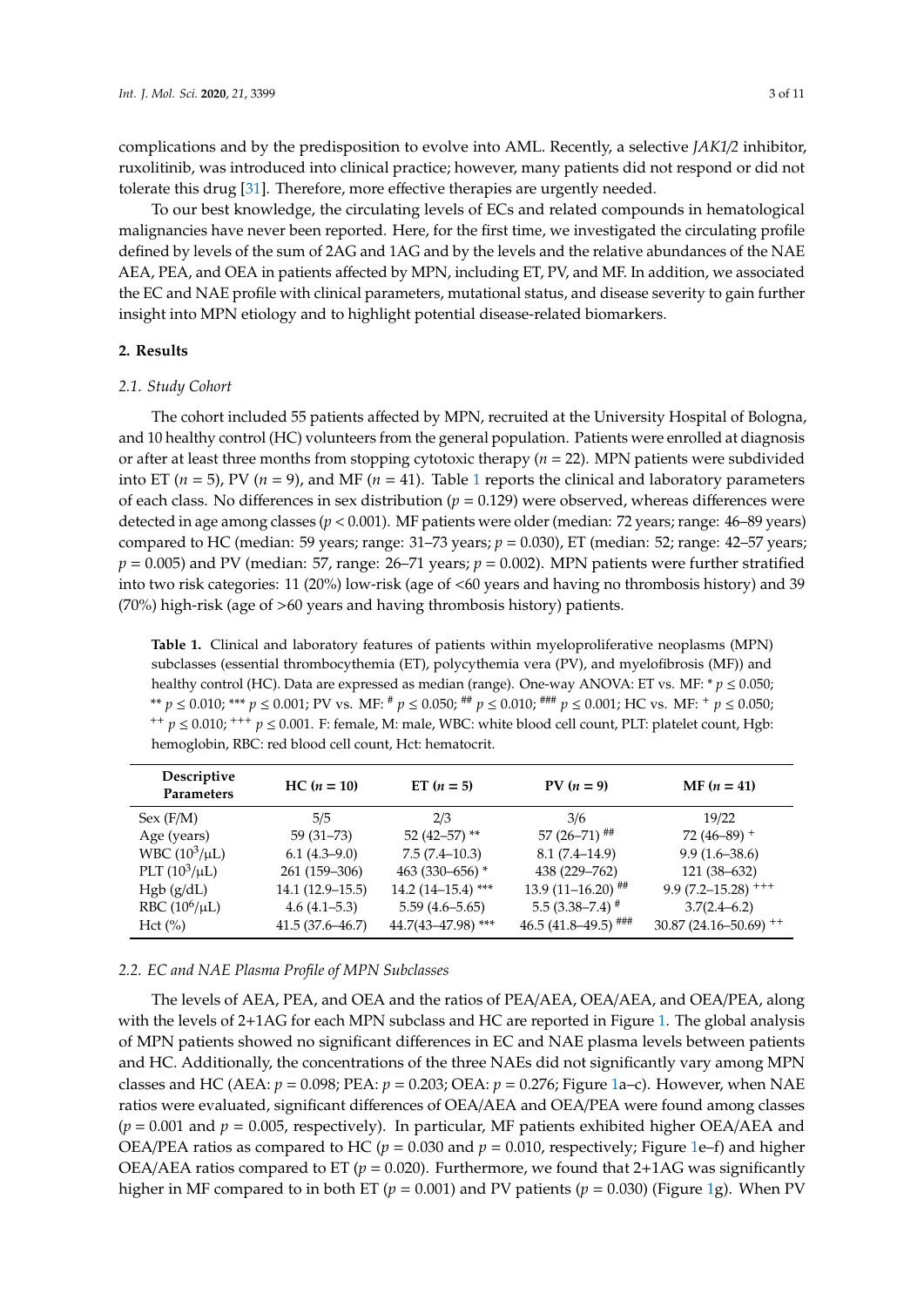patients were classified according to risk, high-risk PV patients showed 2-fold increase of 2+1AG levels compared to low-risk PV patients (19.0  $\pm$  2.6 pmol/mL vs.  $6.8 \pm 0.9$  pmol/mL;  $p = 0.030$ ; Figure [1h](#page-3-0)). Notably, the overall results were not altered, when age was included as a covariate in the analysis.

<span id="page-3-0"></span>

(a) palmitoyl-ethanolamide (PEA); (b) oleoyl-ethanolamide (OEA); (c) PEA/AEA ratio; (d) OEA/AEA ratio; (e) OEA/PEA ratio; (f) and 1/2-arachidonoyl-glycerol (2+1AG); (g) in HC ( $n = 10$ ) and ET ( $n = 5$ ), PV ( $n = 9$ ), and MF ( $n = 41$ ) patients. One-way ANOVA: \*  $p \le 0.05$ . (h) 2+1AG plasma levels in PV patients at high risk (age of >60 years and/or having thrombosis history;  $n = 3$ ) and low risk (age of <60 years and having no history of thrombosis;  $n = 6$ ). T-test: \*  $p \le 0.050$ . (i) Pearson's correlation results between AEA and platelet count (PLT) in MPN patients ( $n = 43$ ). **Figure 1.** Box-and-whiskers plots for plasma levels of arachidonoyl-ethanolamide (AEA),

Circulating levels of 2+1AG and NAEs were not associated with hematological parameters such as white blood cell count, red blood cell count, hemoglobin, platelet count, and hematocrit within MPN classes; however, we observed a direct association of AEA levels with the platelet count when the overall cohort of MPN patients was considered  $(r = 0.363; p = 0.016;$  Figure [1i](#page-3-0)).

# *2.3. EC and NAE Plasma Profile According to Risk Classification, Mutational Status, and Clinical Manifestations in MF Patients*

The large sample size available for the MF class  $(n=41)$  allowed us to perform further investigations. Notably, sex differences were observed in MF, with higher NAE and 2+1AG levels in females (*n* = 19) compared with in males (*n* = 21) (AEA, *p* = 0.010; PEA, *p* = 0.022; OEA, *p* = 0.008; 2+1AG, *p* = 0.001; Figure [2a](#page-4-0)). According to the dynamic international prognostic scoring system (DIPSS) [\[32\]](#page-9-6), MF patients displayed high risk in five cases (12.1%), intermediate-2 risk in 15 cases (36.6%), intermediate-1 risk in 13 cases (31.7%), and low risk in one case (2.4%). Besides, 15 (36.5%) patients were diagnosed as secondary MF, with five (12.1%) being post-PV MF and 10 (24.3%) being post-ET MF patients. No significant differences were detected in the EC and NAE profile among DIPSS risk categories and between primary and secondary MF.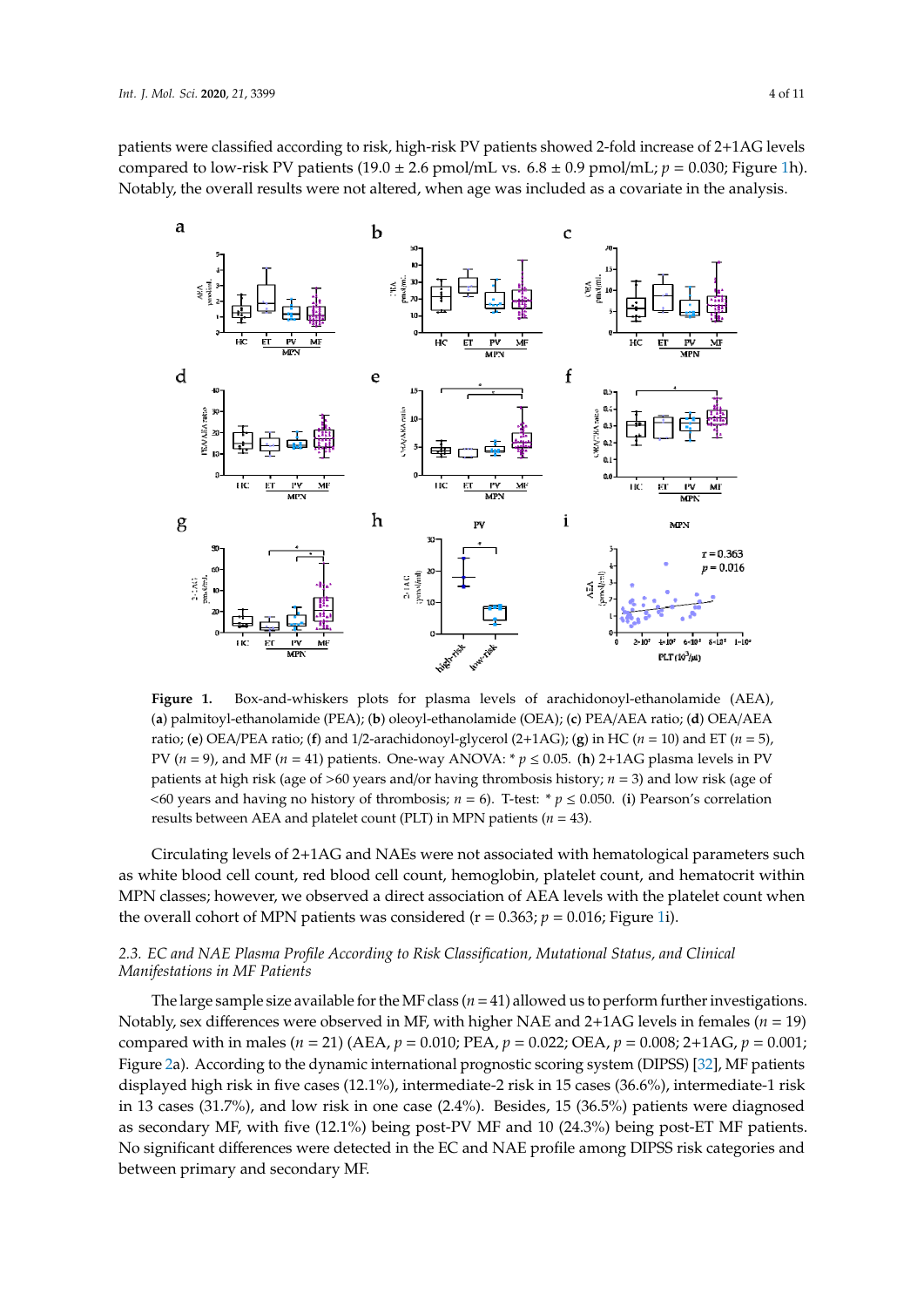<span id="page-4-0"></span>

T-test: \*  $p \le 0.050$ ; \*\*  $p \le 0.010$ . (b) AEA, PEA, OEA and 2+1AG levels; (c) PEA/AEA, OEA/AEA, and OEA/PEA ratios according to  $JAX2^{V617F}$  (*n* = 17), calreticulin (CALR; *n* = 14), and myeloproliferative leukemia (MPL;  $n = 7$ ) mutational status or triple-negative (TN;  $n = 3$ ). One-way ANOVA: \*  $p \le 0.050$ ; \*\*  $p \le 0.010$ ; \*\*\*  $p \le 0.001$ . Correlation of 2+1AG with (d) JAK2<sup>V617F</sup> variant allele frequency (VAF;  $n = 17$ ) **Figure 2.** EC and NAE plasma profile according to mutational status and clinical manifestations in MF patients. (**a**) Box-and-whiskers plots for plasma levels in female (*n* = 19) and male (*n* = 21) MF patients. and (**e**) splenomegaly (*n* = 41). Pearson's correlation test.

MF patients were further analyzed according to the mutational spectra as defined by *JAK2*V617F  $(n = 17)$ , *CALR*  $(n = 14)$ , and *MPL*  $(n = 7)$  mutations and by the absence of these mutations (TN;  $n = 3$ ). We found that *JAK2<sup>V617F</sup>*-mutated MF patients had lower 2+1AG levels compared with patients carrying *CALR* ( $p = 0.006$ ) and *MPL* mutations ( $p < 0.001$ ) (Figure [2b](#page-4-0)), as well as lower PEA/AEA ratios compared with *MPL*-mutated patients ( $p = 0.003$ ; Figure [2c](#page-4-0)). Data were still significant when adjusted for age as a covariate. Furthermore, 2+1AG levels were positively correlated with *JAK2*V617F variant allele frequency (VAF) ( $r = 0.563$ ;  $p = 0.035$ ; Figure [2d](#page-4-0)), but not with mutant allele burden of *CALR* type  $1/2$  ( $p = 0.752$ ). Notably,  $2+1AG$  levels were also directly associated with splenomegaly in the overall MF class (*r* = 0.394; *p* = 0.025; Figure [2e](#page-4-0)).

#### **3. Discussion**

The EC system is involved in many pathophysiological processes, and its role in cancerogenesis has been postulated [\[33\]](#page-9-7). The cancer-associated dysregulation of the EC system might lead to measurable changes in circulating EC levels [\[34\]](#page-9-8). Here, we investigated the potential role of the EC system as a disease-specific circulating hallmark of rare MPN.

MPN are known to be characterized by an increased pro-inflammatory status [\[30,](#page-9-4)[31,](#page-9-5)[35\]](#page-9-9). Although we did not detect any alteration in circulating levels of AEA, PEA, and OEA in MPN compared to in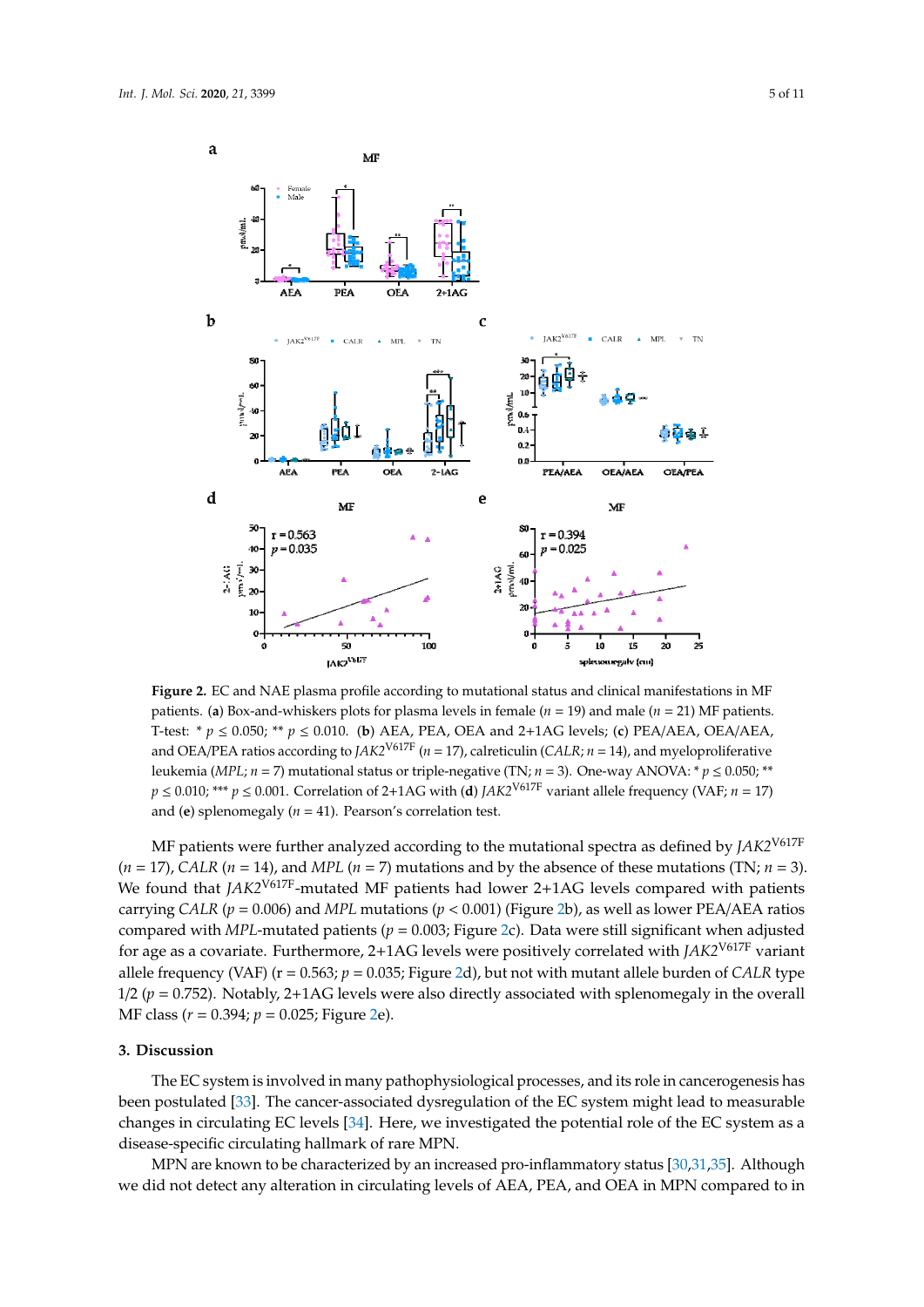HC, we reported, for the first time, that AEA concentration was correlated with the platelet count in these patients. Of interest, it has been previously published that AEA in the blood may be one among the factors required for platelet survival [\[36\]](#page-9-10).

Previous studies demonstrated that circulating concentrations of 2AG are increased in pro-inflammatory states [\[37–](#page-9-11)[39\]](#page-9-12) and are directly correlated with interleukin 6 (IL-6) levels [\[2,](#page-7-1)[40\]](#page-9-13). Those findings, on one side, are consistent with our data showing the increased 2+1AG levels associated with the high-risk condition in PV patients. On the other side, the increased 2+1AG levels we described in MF patients could be related to the strong correlation between IL-6 levels and disease severity in MF that we described in our previous study [\[41\]](#page-9-14). Additionally, it has been reported that the pathogenesis of MF is linked to the altered megakaryocyte proliferation and differentiation [\[42,](#page-9-15)[43\]](#page-9-16). Notably, Gasperi et al. [\[15\]](#page-8-11) observed that 2AG is a regulator of megakaryocyte/platelet functions. Our findings might suggest a role of this EC in the abnormal megakaryocytopoiesis associated with MF. Furthermore, our data suggested that a potential dysregulation of NAE balance occurs in MF patients in terms of higher OEA/AEA and OEA/PEA ratios. EC and NAE dysregulation have been largely described in obesity and metabolic impairment in humans [\[12](#page-8-8)[,37\]](#page-9-11). In previous studies performed in a cohort of healthy subjects from the general population, we reported that 2AG and OEA derangements were associated with insulin resistance and dyslipidemia independently from body mass index (BMI) [\[8](#page-8-4)[,13\]](#page-8-9). Another study highlighted how human leukemia cells are able to induce insulin resistance as a mechanism to favor the uncontrolled growth of malignant cells [\[44\]](#page-9-17). Whether the dysregulation of the EC and NAE profile we described in MF is related to tumor metabolism and growth deserves further investigations.

Another relevant finding of our study relies on the association of the EC system with the mutational spectrum of MF. For instance, *JAK2*V617F-mutated patients displayed lower mean levels of 2+1AG compared to *CALR* and *MPL* mutation carriers. As 2AG is rapidly released in response to pro-inflammatory stimulation of immune cells [\[45\]](#page-9-18), our results seem to suggest that specific alterations of the immune system depend on the mutational status, as previously reported by our group [\[46\]](#page-9-19). On the other hand, 2+1AG was directly correlated with *JAK2<sup>V617F</sup>* VAF. Most importantly, increasing levels of this EC were associated, in the overall MF cohort, with splenomegaly, a marker of disease severity. These results led us to hypothesize that 2AG levels might be differentially regulated by the three driver-mutated genes in MF and that increasing levels are closely related to disease severity.

Despite the fact that the role of gender in the symptomatology of MPN is still undefined [\[47,](#page-9-20)[48\]](#page-10-0), Barraco et al. [\[49\]](#page-10-1) observed that female patients had a specific phenotype with slower disease progression and better prognosis. Here, for the first time, we found higher PEA and 2+1AG plasma levels in MPN female compared to in male patients (data not shown), which was particularly evident in MF subclass, showing a similar trend also for AEA and OEA plasma levels. These features supported the need for gender-specific analysis to better interpret experimental results in MPN.

Altogether, our work highlights the potential involvement of the EC system in the pathophysiology of MPN, further revealing specific associations with features of MPN subclasses. Circulating levels of ECs and related compounds are part of the complex immune-neuro-endocrine system [\[1](#page-7-0)[,17](#page-8-12)[,34,](#page-9-8)[50\]](#page-10-2), and the present investigation might suggest that this cross-talk is deranged in MPN. Indeed, the depicted alteration in EC and NAE plasma profile might represent a putative biomarker to monitor disease onset and progression in hematological malignancies. Nevertheless, the observations that we reported need to be substantiated in further studies involving larger cohorts of patients and other hematological malignancies, taking into account sex specificities.

In conclusion, our work involving severe and rare hematological malignancies, overall referred to as MPN, revealed for the first time disease-specific alterations of EC and NAE plasma profile, which could help in elucidating the impact of the EC and NAE systems in the pathogenesis, progression, and identification of novel therapeutic strategies.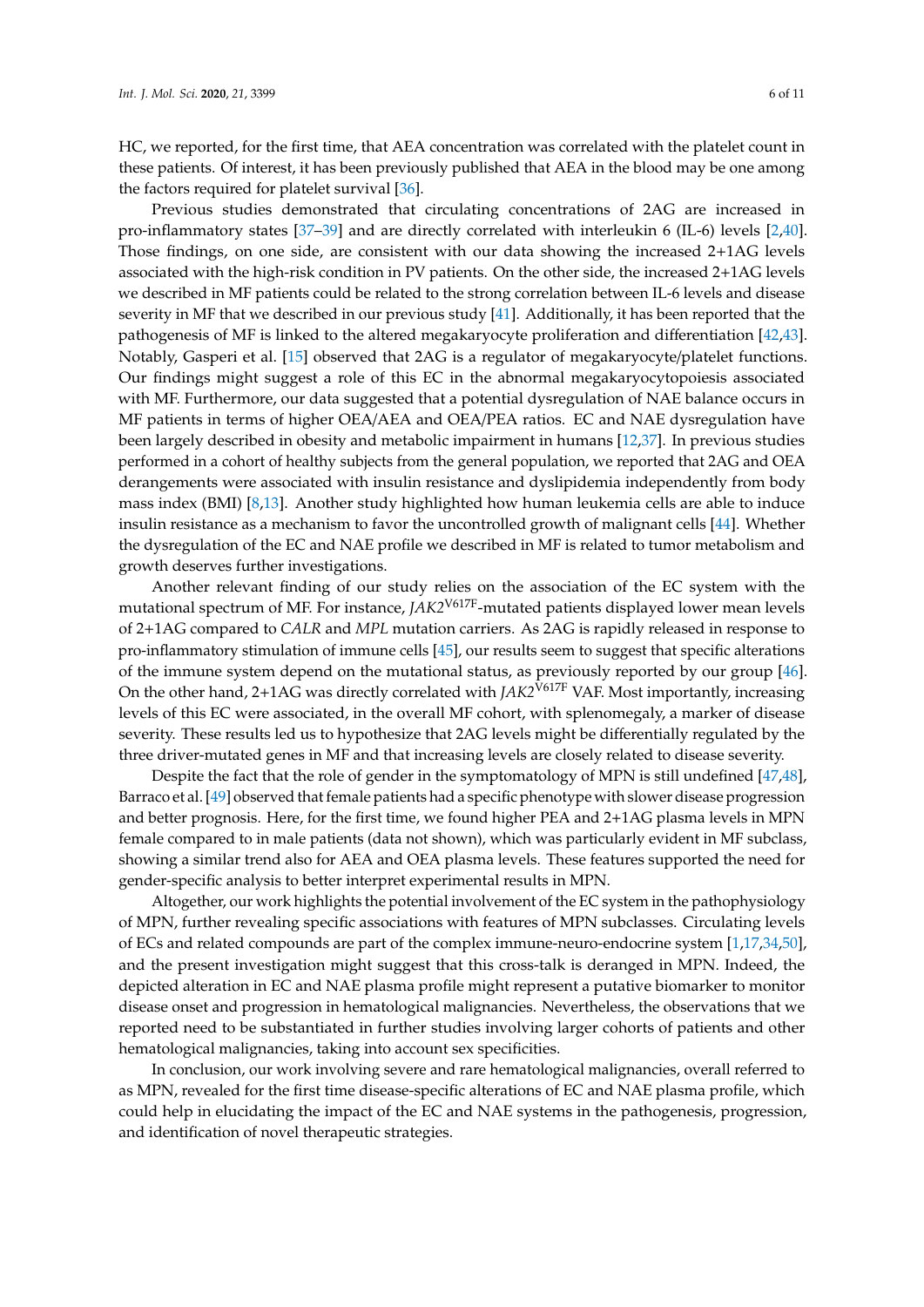## **4. Materials and Methods**

#### *4.1. Study Cohort*

All patients and HC gave written informed consent under the approval of the local medical ethical committee of the University Hospital of Bologna (Code 7/2019/Sper/AOUBO of 01/23/2019-Comitato Etico di Area Vasta Emilia Centro), and the study was conducted in accordance with the Declaration of Helsinki. Ten HC from the general population and 55 patients affected by MPN were recruited at the University Hospital of Bologna.

# *4.2. Blood Sampling*

Patients and HC gave blood between 8 and 10 a.m,. after overnight fasting. Blood was collected into K2 EDTA-containing tubes (Vacutainer® tubes, Becton Dickinson, Franklin Lakes, NJ, USA) and processed within 1 h from withdrawal. Tubes were centrifuged for 15 min at 3000 $\times$  *g* to obtain platelet-poor plasma, and the derivative was aliquoted and stored at −80 ◦C.

# *4.3. Mutation Analysis*

*JAK2*V617F allele-burden was assessed in granulocyte DNA with the ipsogen JAK2 MutaQuant Kit (Qiagen, Marseille, France) 505 on the 7900 HT Fast Real-Time PCR System (Applied Biosystem, Monza, Italy). CALR exon 9 sequencing was performed by the next-generation sequencing (NGS) approach with GS Junior (Roche-454 platform; Roche Diagnostics, Monza, Italy); analysis was performed with AVA Software (GRCh38 as referenced). Rare CALR mutations identified by NGS were confirmed by Sanger sequencing. MPL mutations were investigated by the ipsogen MPLW515K/L MutaScreen Kit (Qiagen) and by Sanger sequencing (for MPLS505N and other secondary exon 10 mutations).

# *4.4. EC and NAE Measurements*

AEA, PEA, OEA, 1AG, and 2AG plasma levels were measured by a validated in-house assay [\[7\]](#page-8-3). Briefly, 0.5 mL of plasma underwent liquid–liquid extraction with 2 mL toluene after the addition of isotopic internal standards. Extracts were injected into the LC–MS/MS platform (HPLC Series200, PerkinElmer, Waltham, Massachusetts; API4000 QTrap, Sciex, Toronto, ON, Canada), separated on a Discovery HS C18 column (7.5 cm  $\times$  4.6 mm; particle size: 3  $\mu$ m), ionized in positive mode by atmospheric pressure chemical ionization and detected by multiple reaction monitoring of both quantitative and confirmation transitions. Baseline separation between 2AG and 1AG isomers was achieved. Functional sensitivities were 0.02 for AEA, 0.20 for PEA and OEA, 0.16 for 2AG, and 0.08 pmol/mL for 1AG.

# *4.5. Statistical Analysis*

Mean, SD, frequency, median and range were used as descriptive statistics. PEA/AEA, OEA/AEA, and OEA/PEA molar ratios and the sum of 2AG and 1AG were computed. The normality of variable distribution was analyzed by the Kolmogorov–Smirnov test. All significantly skewed variables showing a positive skewness were transformed according to the equation written as  $log_{10}(x + k)$ , whereas those showing a negative skewness were transformed according to the equation described as the squared root of  $(x + k)$ . k values resulting in zero skewness after transformations were chosen. Differences in age, sex, and study-specific variables among classes were tested by T-test, ANOVA, and ANCOVA. Specifically, for MF disease, factors other than gender as platelet count (<100  $\times$  10<sup>9</sup>/L), anemia (hemoglobin: <10), peripheral blasts ( $\geq$ 1%), marrow fibrosis grade, large splenomegaly (palpable,  $\geq$ 10 cm below the left costal margin), and MPN-10 total symptoms score (TSS) (≥20) were considered in univariate analysis. Regression analysis was performed according to the Pearson's correlation test. The outliers were detected using the Grubbs's test and excluded from the analyses. *p*-values <0.050 were considered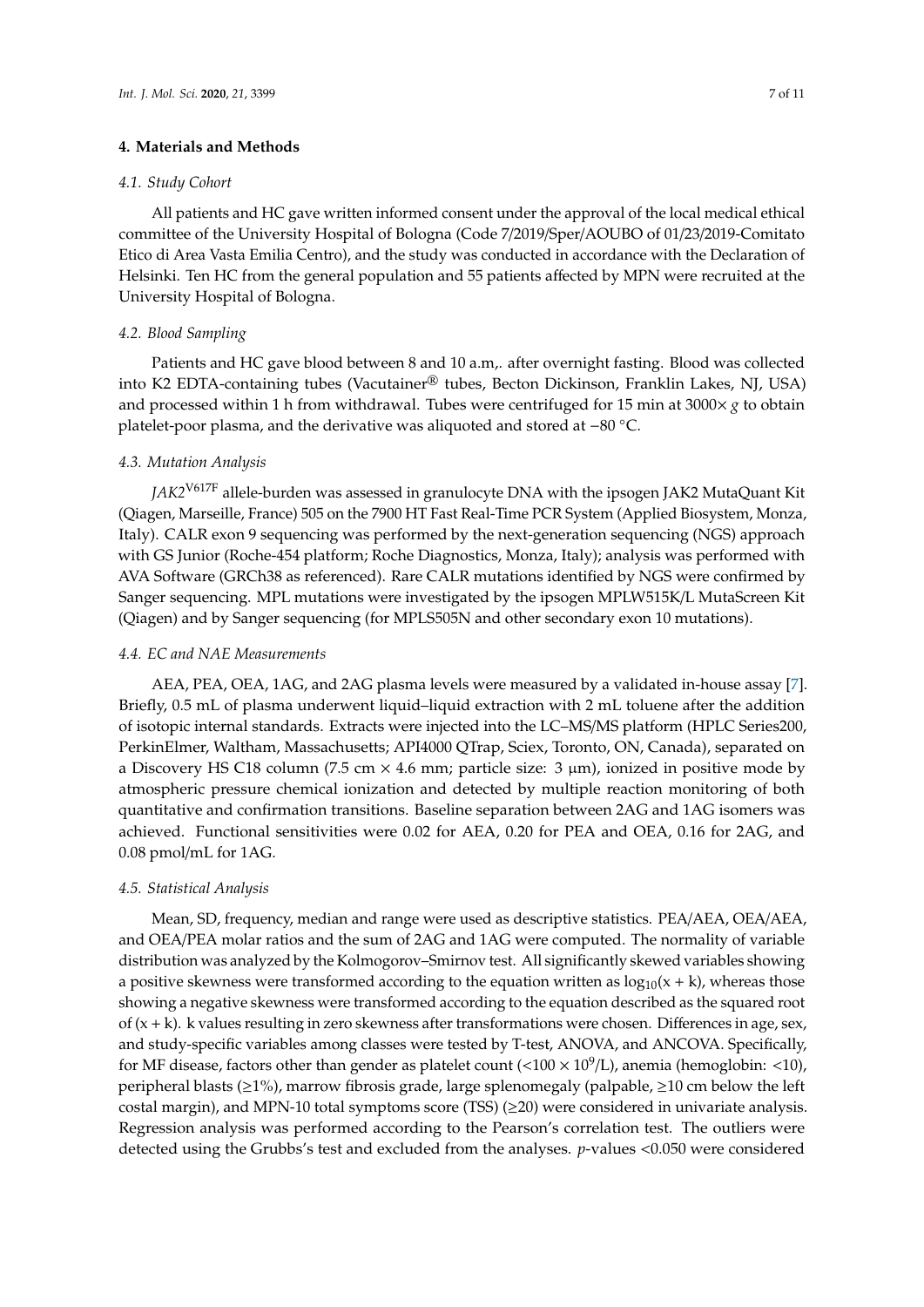significant. Statistical analyses were performed by Graphpad (Graphpad Software Inc., La Jolla, CA, USA) and by Medcalc version 18.2.1 (MedCalc Software bvba, Ostend, Belgium).

**Author Contributions:** D.F., F.F., and L.C. contributed to the conception, research design, drafting of the manuscript, and conceptualization methodology; D.F., M.M. (Marina Martello), M.B., G.C., and C.T. collected human samples; F.F. and M.M. (Marco Mezzullo) performed the LC–MS/MS measurements in study samples; D.F., F.F., and D.B. performed data curation; E.O. performed the mutational molecular analysis; G.A., F.P., and A.C. provided clinical data and enrolled patients for the study; U.P., A.C., F.P., M.C., and L.C. reviewed and edited the manuscript; D.F. acquired the funding; L.C., U.P., M.C., and F.P. provided the supervision of the study. All authors have read and agreed to the published version of the manuscript.

**Funding:** This research was funded by SIE-Società Italiana di Ematologia e Associazione "Amici di Beat Leukemia Alessandro Cevenini ONLUS". In addition, the study was partially supported by a fellowship from Associazione Italiana Ricerca sul Cancro (AIRC-Fellowship Abroad, Rif. 20930).

**Acknowledgments:** The authors acknowledge the supports from AIL Bologna ODV.

**Conflicts of Interest:** The authors declare no conflicts of interest.

# **Abbreviations**

| <b>MPN</b>   | myeloproliferative neoplasms                            |  |  |
|--------------|---------------------------------------------------------|--|--|
| MF           | myelofibrosis                                           |  |  |
| EТ           | essential thrombocythemia                               |  |  |
| PV           | polycythemia vera                                       |  |  |
| HС           | healthy control                                         |  |  |
| EC           | endocannabinoid                                         |  |  |
| NAE          | N-acylethanolamide                                      |  |  |
| AEA          | N-arachidonoyl-ethanolamine (anandamide)                |  |  |
| 1AG          | 1-arachidonoyl-glycerol                                 |  |  |
| 2AG          | 2-arachidonoyl-glycerol                                 |  |  |
| $2+1AG$      | 1/2-arachidonoyl-glycerol                               |  |  |
| <b>PEA</b>   | palmitoyl-ethanolamide                                  |  |  |
| OEA          | oleoyl-ethanolamide                                     |  |  |
|              | LC-MS/MS liquid chromatography-tandem mass spectrometry |  |  |
| CB1/2        | cannabinoid receptors $\frac{1}{2}$                     |  |  |
| <b>WBC</b>   | white blood cell                                        |  |  |
| PLT          | platelet count                                          |  |  |
| Hct          | hematocrit                                              |  |  |
| <b>RBC</b>   | red blood cell                                          |  |  |
| Hgb          | hemoglobin                                              |  |  |
| <b>TSS</b>   | total symptoms score                                    |  |  |
| <b>DIPSS</b> | dynamic international prognostic scoring system         |  |  |
| JAK2         | janus kinase 2                                          |  |  |
| <b>CALR</b>  | calreticulin                                            |  |  |
| <b>MPL</b>   | myeloproliferative leukemia protein                     |  |  |
| TN           | triple-negative                                         |  |  |
| VAF          | variant allele frequency                                |  |  |
| BMI          | body mass index                                         |  |  |

# **References**

- <span id="page-7-0"></span>1. Hillard, C.J. The Endocannabinoid Signaling System in the CNS: A Primer. *Int. Rev. Neurobiol.* **2015**, *125*, 1–47. [\[PubMed\]](http://www.ncbi.nlm.nih.gov/pubmed/26638763)
- <span id="page-7-1"></span>2. Knight, J.M.; Szabo, A.; Zhao, S. Circulating endocannabinoids during hematopoietic stem cell transplantation: A pilot study. *Neurobiol. Stress.* **2015**, *2*, 44–50. [\[CrossRef\]](http://dx.doi.org/10.1016/j.ynstr.2015.05.001) [\[PubMed\]](http://www.ncbi.nlm.nih.gov/pubmed/26114153)
- <span id="page-7-2"></span>3. Tsuboi, K.; Uyama, T.; Okamoto, Y.; Ueda, N. Endocannabinoids and related N-acylethanolamines: Biological activities and metabolism. *Inflamm. Regen.* **2018**, *38*, 28. [\[CrossRef\]](http://dx.doi.org/10.1186/s41232-018-0086-5) [\[PubMed\]](http://www.ncbi.nlm.nih.gov/pubmed/30288203)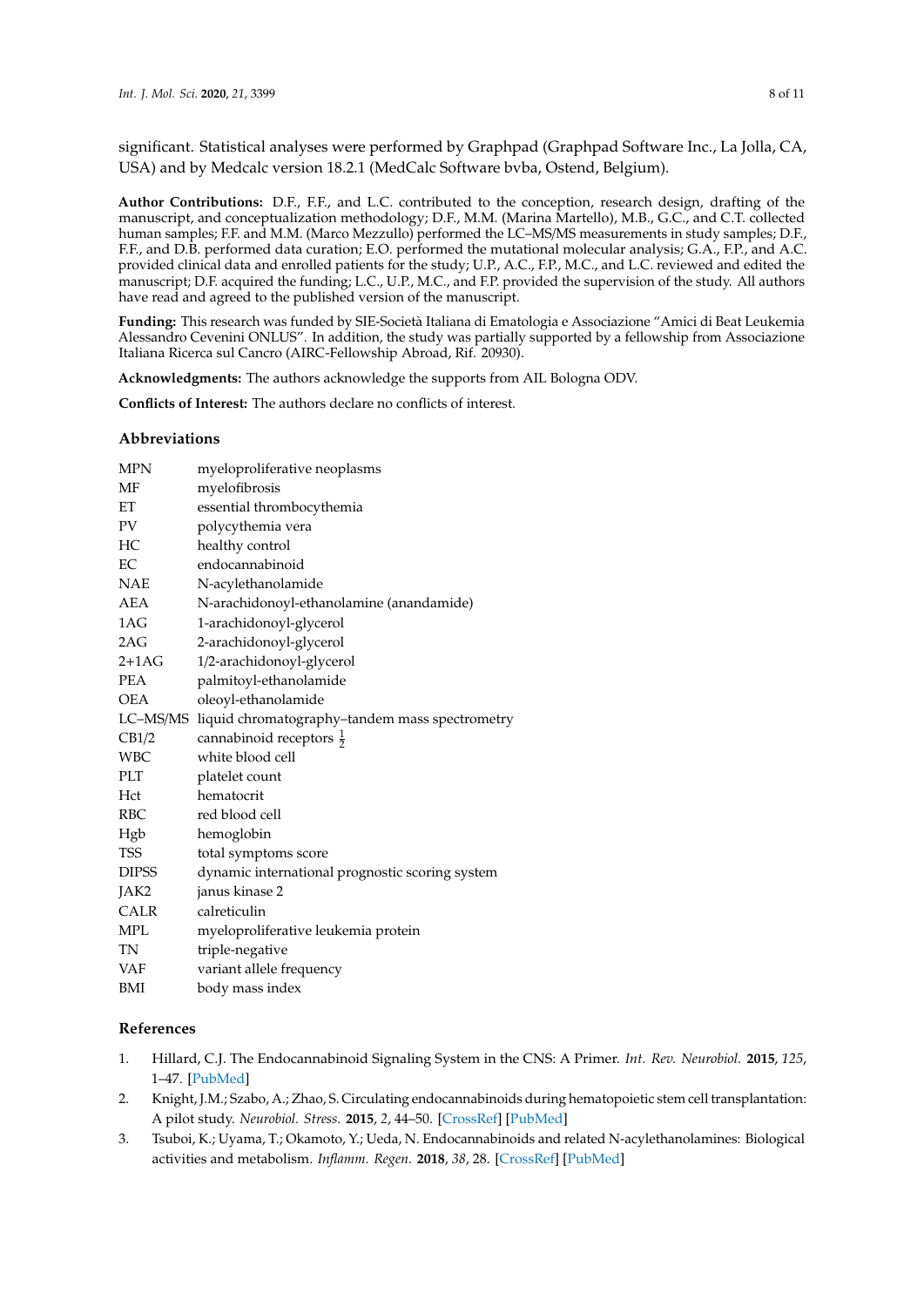- <span id="page-8-0"></span>4. Howlett, A.C.; Blume, L.C.; Dalton, G.D. CB(1) cannabinoid receptors and their associated proteins. *Curr. Med. Chem.* **2010**, *17*, 1382–1393. [\[CrossRef\]](http://dx.doi.org/10.2174/092986710790980023)
- <span id="page-8-1"></span>5. Lakiotaki, E.; Giaginis, C.; Tolia, M. Clinical Significance of Cannabinoid Receptors CB1 and CB2 Expression in Human Malignant and Benign Thyroid Lesions. *Biomed. Res. Int.* **2015**, *2015*, 839403. [\[CrossRef\]](http://dx.doi.org/10.1155/2015/839403)
- <span id="page-8-2"></span>6. Kose, S.; Aerts-Kaya, F.; Kopru, C.Z. Human bone marrow mesenchymal stem cells secrete endocannabinoids that stimulate in vitro hematopoietic stem cell migration effectively comparable to beta-adrenergic stimulation. *Exp. Hematol.* **2018**, *57*, 30–41. [\[CrossRef\]](http://dx.doi.org/10.1016/j.exphem.2017.09.009)
- <span id="page-8-3"></span>7. Fanelli, F.; Di Lallo, V.D.; Belluomo, I. Estimation of reference intervals of five endocannabinoids and endocannabinoid related compounds in human plasma by two dimensional- LC/MS/MS. *J. Lipid Res.* **2012**, *53*, 481–493. [\[CrossRef\]](http://dx.doi.org/10.1194/jlr.M021378)
- <span id="page-8-4"></span>8. Fanelli, F.; Mezzullo, M.; Belluomo, I. Plasma 2-arachidonoylglycerol is a biomarker of age and menopause related insulin resistance and dyslipidemia in lean but not in obese men and women. *Mol. Metab.* **2017**, *6*, 406–415. [\[CrossRef\]](http://dx.doi.org/10.1016/j.molmet.2017.03.005)
- <span id="page-8-5"></span>9. Docs, K.; Meszar, Z.; Gonda, S. The Ratio of 2-AG to Its Isomer 1-AG as an Intrinsic Fine Tuning Mechanism of CB1 Receptor Activation. *Front Cell Neurosci.* **2017**, *11*, 39. [\[CrossRef\]](http://dx.doi.org/10.3389/fncel.2017.00039)
- <span id="page-8-6"></span>10. Balvers, M.G.; Wortelboer, H.M.; Witkamp, R.F.; Verhoeckx, K.C. Liquid chromatography-tandem mass spectrometry analysis of free and esterified fatty acid N-acyl ethanolamines in plasma and blood cells. *Anal. Biochem.* **2013**, *434*, 275–283. [\[CrossRef\]](http://dx.doi.org/10.1016/j.ab.2012.11.008)
- <span id="page-8-7"></span>11. Borrelli, F.; Romano, B.; Petrosino, S. Palmitoylethanolamide, a naturally occurring lipid, is an orally effective intestinal anti-inflammatory agent. *Br. J. Pharmacol.* **2015**, *172*, 142–158. [\[CrossRef\]](http://dx.doi.org/10.1111/bph.12907) [\[PubMed\]](http://www.ncbi.nlm.nih.gov/pubmed/25205418)
- <span id="page-8-8"></span>12. Jumpertz, R.; Guijarro, A.; Pratley, R.E.; Piomelli, D.; Krakoff, J. Central and peripheral endocannabinoids and cognate acylethanolamides in humans: Association with race, adiposity, and energy expenditure. *J. Clin. Endocrinol. Metab.* **2011**, *96*, 787–791. [\[CrossRef\]](http://dx.doi.org/10.1210/jc.2010-2028) [\[PubMed\]](http://www.ncbi.nlm.nih.gov/pubmed/21177788)
- <span id="page-8-9"></span>13. Fanelli, F.; Mezzullo, M.; Repaci, A. Profiling plasma N-Acylethanolamine levels and their ratios as a biomarker of obesity and dysmetabolism. *Mol. Metab.* **2018**, *14*, 82–94. [\[CrossRef\]](http://dx.doi.org/10.1016/j.molmet.2018.06.002) [\[PubMed\]](http://www.ncbi.nlm.nih.gov/pubmed/29935920)
- <span id="page-8-10"></span>14. Esposito, G.; Capoccia, E.; Turco, F. Palmitoylethanolamide improves colon inflammation through an enteric glia/toll like receptor 4-dependent PPAR-alpha activation. *Gut* **2014**, *63*, 1300–1312. [\[CrossRef\]](http://dx.doi.org/10.1136/gutjnl-2013-305005)
- <span id="page-8-11"></span>15. Gasperi, V.; Avigliano, L.; Evangelista, D. 2-Arachidonoylglycerol enhances platelet formation from human megakaryoblasts. *Cell Cycle.* **2014**, *13*, 3938–3947. [\[CrossRef\]](http://dx.doi.org/10.4161/15384101.2014.982941)
- 16. Cabral, G.A.; Griffin-Thomas, L. Emerging role of the cannabinoid receptor CB2 in immune regulation: Therapeutic prospects for neuroinflammation. *Expert Rev. Mol. Med.* **2009**, *11*, e3. [\[CrossRef\]](http://dx.doi.org/10.1017/S1462399409000957)
- <span id="page-8-12"></span>17. Chiurchiu, V.; Battistini, L.; Maccarrone, M. Endocannabinoid signalling in innate and adaptive immunity. *Immunology* **2015**, *144*, 352–364. [\[CrossRef\]](http://dx.doi.org/10.1111/imm.12441)
- <span id="page-8-13"></span>18. Karwad, M.A.; Macpherson, T.; Wang, B. Oleoylethanolamine and palmitoylethanolamine modulate intestinal permeability in vitro via TRPV1 and PPARalpha. *Faseb J.* **2017**, *31*, 469–481. [\[CrossRef\]](http://dx.doi.org/10.1096/fj.201500132)
- <span id="page-8-14"></span>19. Chiurchiu, V.; Leuti, A.; Smoum, R.; Mechoulam, R.; Maccarrone, M. Bioactive lipids ALIAmides differentially modulate inflammatory responses of distinct subsets of primary human T lymphocytes. *Faseb J.* **2018**, *32*, 5716–5723. [\[CrossRef\]](http://dx.doi.org/10.1096/fj.201800107R)
- <span id="page-8-15"></span>20. Jiang, S.; Fu, Y.; Avraham, H.K. Regulation of hematopoietic stem cell trafficking and mobilization by the endocannabinoid system. *Transfusion* **2011**, *51*, 65s–71s. [\[CrossRef\]](http://dx.doi.org/10.1111/j.1537-2995.2011.03368.x)
- 21. Patinkin, D.; Milman, G.; Breuer, A.; Fride, E.; Mechoulam, R. Endocannabinoids as positive or negative factors in hematopoietic cell migration and differentiation. *Eur. J. Pharmacol.* **2008**, *595*, 1–6. [\[CrossRef\]](http://dx.doi.org/10.1016/j.ejphar.2008.05.002) [\[PubMed\]](http://www.ncbi.nlm.nih.gov/pubmed/18778813)
- <span id="page-8-16"></span>22. Galve-Roperh, I.; Chiurchiu, V.; Diaz-Alonso, J.; Bari, M.; Guzman, M.; Maccarrone, M. Cannabinoid receptor signaling in progenitor/stem cell proliferation and differentiation. *Prog. Lipid Res.* **2013**, *52*, 633–650. [\[CrossRef\]](http://dx.doi.org/10.1016/j.plipres.2013.05.004)
- <span id="page-8-17"></span>23. Barbado, M.V.; Medrano, M.; Caballero-Velazquez, T. Cannabinoid derivatives exert a potent anti-myeloma activity both in vitro and in vivo. *Int. J. Cancer* **2017**, *140*, 674–685. [\[CrossRef\]](http://dx.doi.org/10.1002/ijc.30483) [\[PubMed\]](http://www.ncbi.nlm.nih.gov/pubmed/27778331)
- <span id="page-8-18"></span>24. Randall, M.D. Endocannabinoids and the haematological system. *Br. J. Pharmacol.* **2007**, *152*, 671–675. [\[CrossRef\]](http://dx.doi.org/10.1038/sj.bjp.0707420) [\[PubMed\]](http://www.ncbi.nlm.nih.gov/pubmed/17704826)
- <span id="page-8-19"></span>25. Giaginis, C.; Lakiotaki, E.; Korkolopoulou, P.; Konstantopoulos, K.; Patsouris, E.; Theocharis, S. Endocannabinoid System: A Promising Therapeutic Target for the Treatment of Haematological Malignancies? *Curr. Med. Chem.* **2016**, *23*, 2350–2362. [\[CrossRef\]](http://dx.doi.org/10.2174/0929867323666160530144934)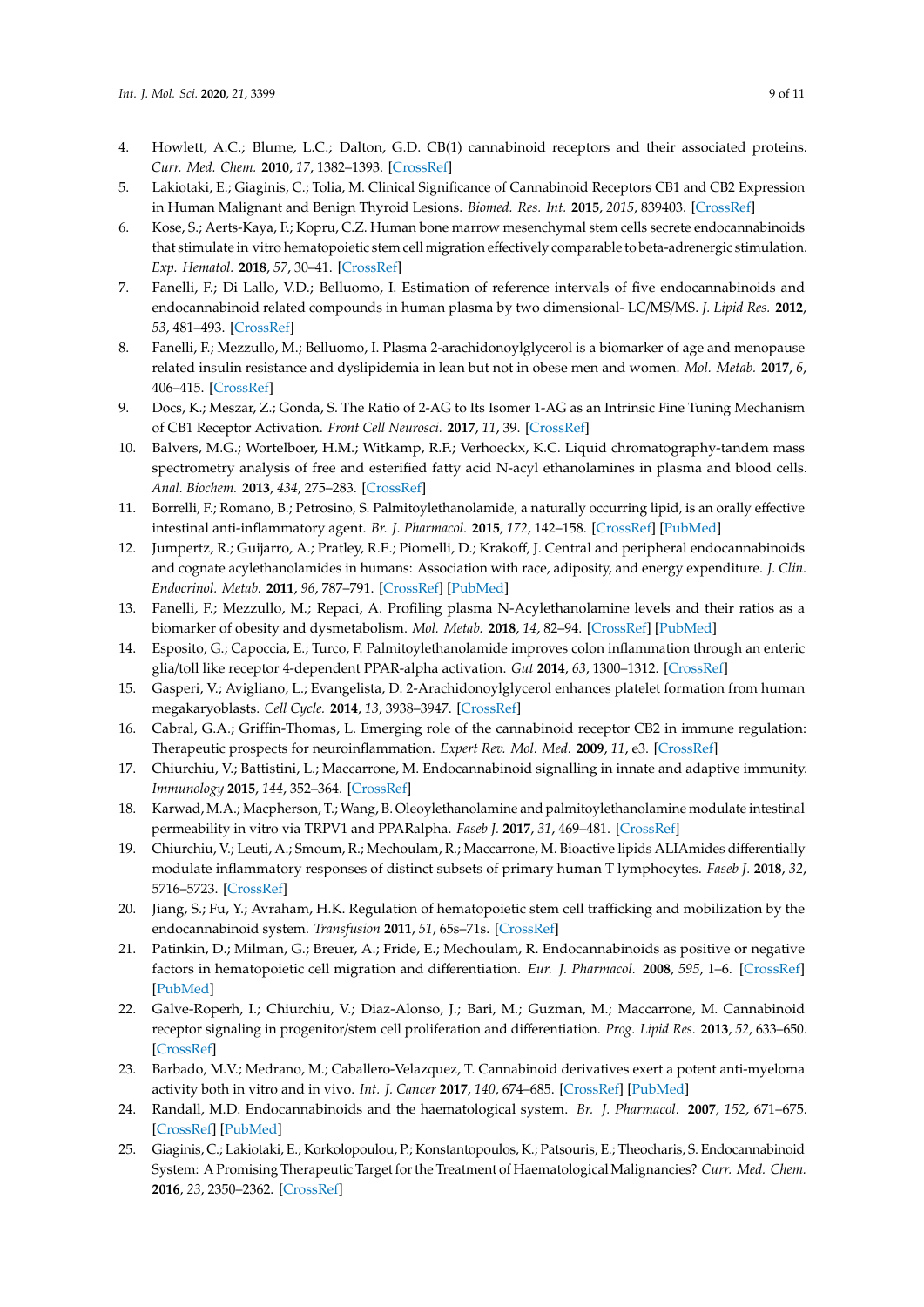- <span id="page-9-0"></span>26. Joosten, M.; Valk, P.J.; Jorda, M.A. Leukemic predisposition of pSca-1/Cb2 transgenic mice. *Exp. Hematol.* **2002**, *30*, 142–149. [\[CrossRef\]](http://dx.doi.org/10.1016/S0301-472X(01)00779-2)
- <span id="page-9-1"></span>27. Jorda, M.A.; Rayman, N.; Tas, M. The peripheral cannabinoid receptor Cb2, frequently expressed on AML blasts, either induces a neutrophilic differentiation block or confers abnormal migration properties in a ligand-dependent manner. *Blood* **2004**, *104*, 526–534. [\[CrossRef\]](http://dx.doi.org/10.1182/blood-2003-12-4357)
- <span id="page-9-2"></span>28. Jorda, M.A.; Rayman, N.; Valk, P.; De Wee, E.; Delwel, R. Identification, characterization, and function of a novel oncogene: The peripheral cannabinoid receptor Cb2. *Ann. N. Y. Acad. Sci.* **2003**, *996*, 10–16. [\[CrossRef\]](http://dx.doi.org/10.1111/j.1749-6632.2003.tb03227.x)
- <span id="page-9-3"></span>29. Kampa-Schittenhelm, K.M.; Salitzky, O.; Akmut, F.; Illing, B.; Kanz, L.; Salih, H.R.; Schittenhelm, M.M. Dronabinol has preferential antileukemic activity in acute lymphoblastic and myeloid leukemia with lymphoid differentiation patterns. *BMC Cancer* **2016**, *16*, 25. [\[CrossRef\]](http://dx.doi.org/10.1186/s12885-015-2029-8)
- <span id="page-9-4"></span>30. Tefferi, A.; Vainchenker, W. Myeloproliferative Neoplasms: Molecular Pathophysiology, Essential Clinical Understanding, and Treatment Strategies. *J. Clin. Oncol.* **2011**, *29*, 573–582. [\[CrossRef\]](http://dx.doi.org/10.1200/JCO.2010.29.8711)
- <span id="page-9-5"></span>31. Palandri, F.; Breccia, M.; Bonifacio, M. Life after ruxolitinib: Reasons for discontinuation, impact of disease phase, and outcomes in 218 patients with myelofibrosis. *Cancer* **2020**, *126*, 1243–1252. [\[CrossRef\]](http://dx.doi.org/10.1002/cncr.32664) [\[PubMed\]](http://www.ncbi.nlm.nih.gov/pubmed/31860137)
- <span id="page-9-6"></span>32. Passamonti, F.; Cervantes, F.; Vannucchi, A.M. A dynamic prognostic model to predict survival in primary myelofibrosis: A study by the IWG-MRT (International Working Group for Myeloproliferative Neoplasms Research and Treatment). *Blood* **2009**, *115*, 1703–1708. [\[CrossRef\]](http://dx.doi.org/10.1182/blood-2009-09-245837) [\[PubMed\]](http://www.ncbi.nlm.nih.gov/pubmed/20008785)
- <span id="page-9-7"></span>33. Moreno, E.; Cavic, M.; Krivokuca, A.; Casado, V.; Canela, E. The Endocannabinoid System as a Target in Cancer Diseases: Are We There Yet? *Front Pharmacol.* **2019**, *10*, 339. [\[CrossRef\]](http://dx.doi.org/10.3389/fphar.2019.00339) [\[PubMed\]](http://www.ncbi.nlm.nih.gov/pubmed/31024307)
- <span id="page-9-8"></span>34. Sailler, S.; Schmitz, K.; Jäger, E. Regulation of circulating endocannabinoids associated with cancer and metastases in mice and humans. *Oncoscience* **2014**, *1*, 272–282. [\[CrossRef\]](http://dx.doi.org/10.18632/oncoscience.33)
- <span id="page-9-9"></span>35. Sollazzo, D.; Forte, D.; Polverelli, N. Crucial factors of the inflammatory microenvironment (IL-1beta/TNF-alpha/TIMP-1) promote the maintenance of the malignant hemopoietic clone of myelofibrosis: An in vitro study. *Oncotarget* **2016**, *7*, 43974–43988. [\[CrossRef\]](http://dx.doi.org/10.18632/oncotarget.9949)
- <span id="page-9-10"></span>36. Catani, M.V.; Gasperi, V.; Evangelista, D.; Finazzi Agro, A.; Avigliano, L.; Maccarrone, M. Anandamide extends platelets survival through CB(1)-dependent Akt signaling. *Cell Mol. Life Sci.* **2010**, *67*, 601–610. [\[CrossRef\]](http://dx.doi.org/10.1007/s00018-009-0198-9)
- <span id="page-9-11"></span>37. Bluher, M.; Engeli, S.; Kloting, N. Dysregulation of the peripheral and adipose tissue endocannabinoid system in human abdominal obesity. *Diabetes* **2006**, *55*, 3053–3060. [\[CrossRef\]](http://dx.doi.org/10.2337/db06-0812)
- 38. Turcotte, C.; Chouinard, F.; Lefebvre, J.S.; Flamand, N. Regulation of inflammation by cannabinoids, the endocannabinoids 2-arachidonoyl-glycerol and arachidonoyl-ethanolamide, and their metabolites. *J. Leukoc. Biol.* **2015**, *97*, 1049–1070. [\[CrossRef\]](http://dx.doi.org/10.1189/jlb.3RU0115-021R)
- <span id="page-9-12"></span>39. Turcotte, C.; Blanchet, M.R.; Laviolette, M.; Flamand, N. The CB2 receptor and its role as a regulator of inflammation. *Cell Mol. Life Sci.* **2016**, *73*, 4449–4470. [\[CrossRef\]](http://dx.doi.org/10.1007/s00018-016-2300-4)
- <span id="page-9-13"></span>40. Hillard, C.J. Circulating Endocannabinoids: From Whence Do They Come and Where are They Going? *Neuropsychopharmacology* **2018**, *43*, 155–172. [\[CrossRef\]](http://dx.doi.org/10.1038/npp.2017.130)
- <span id="page-9-14"></span>41. Sollazzo, D.; Forte, D.; Polverelli, N. Circulating Calreticulin Is Increased in Myelofibrosis: Correlation with Interleukin-6 Plasma Levels, Bone Marrow Fibrosis, and Splenomegaly. *Mediat. Inflamm.* **2016**, *2016*, 5860657. [\[CrossRef\]](http://dx.doi.org/10.1155/2016/5860657) [\[PubMed\]](http://www.ncbi.nlm.nih.gov/pubmed/27672242)
- <span id="page-9-15"></span>42. Ciurea, S.O.; Merchant, D.; Mahmud, N. Pivotal contributions of megakaryocytes to the biology of idiopathic myelofibrosis. *Blood* **2007**, *110*, 986–993. [\[CrossRef\]](http://dx.doi.org/10.1182/blood-2006-12-064626)
- <span id="page-9-16"></span>43. Malara, A.; Abbonante, V.; Zingariello, M.; Migliaccio, A.; Balduini, A. Megakaryocyte Contribution to Bone Marrow Fibrosis: Many Arrows in the Quiver. *Mediterr. J. Hematol. Infect Dis.* **2018**, *10*, e2018068. [\[CrossRef\]](http://dx.doi.org/10.4084/mjhid.2018.068) [\[PubMed\]](http://www.ncbi.nlm.nih.gov/pubmed/30416700)
- <span id="page-9-17"></span>44. Ye, H.; Adane, B.; Khan, N. Subversion of Systemic Glucose Metabolism as a Mechanism to Support the Growth of Leukemia Cells. *Cancer Cell* **2018**, *34*, 659–673.e6. [\[CrossRef\]](http://dx.doi.org/10.1016/j.ccell.2018.08.016)
- <span id="page-9-18"></span>45. Berdyshev, E.V.; Schmid, P.C.; Krebsbach, R.J.; Schmid, H.H. Activation of PAF receptors results in enhanced synthesis of 2-arachidonoylglycerol (2-AG) in immune cells. *Faseb J.* **2001**, *15*, 2171–2178. [\[CrossRef\]](http://dx.doi.org/10.1096/fj.01-0181com) [\[PubMed\]](http://www.ncbi.nlm.nih.gov/pubmed/11641243)
- <span id="page-9-19"></span>46. Romano, M.; Sollazzo, D.; Trabanelli, S. Mutations in JAK2 and Calreticulin genes are associated with specific alterations of the immune system in myelofibrosis. *Oncoimmunology* **2017**, *6*, e1345402. [\[CrossRef\]](http://dx.doi.org/10.1080/2162402X.2017.1345402)
- <span id="page-9-20"></span>47. Geyer, H.L.; Dueck, A.C.; Scherber, R.M.; Mesa, R.A. Impact of Inflammation on Myeloproliferative Neoplasm Symptom Development. *Mediat. Inflamm.* **2015**, *2015*, 1–9. [\[CrossRef\]](http://dx.doi.org/10.1155/2015/284706)